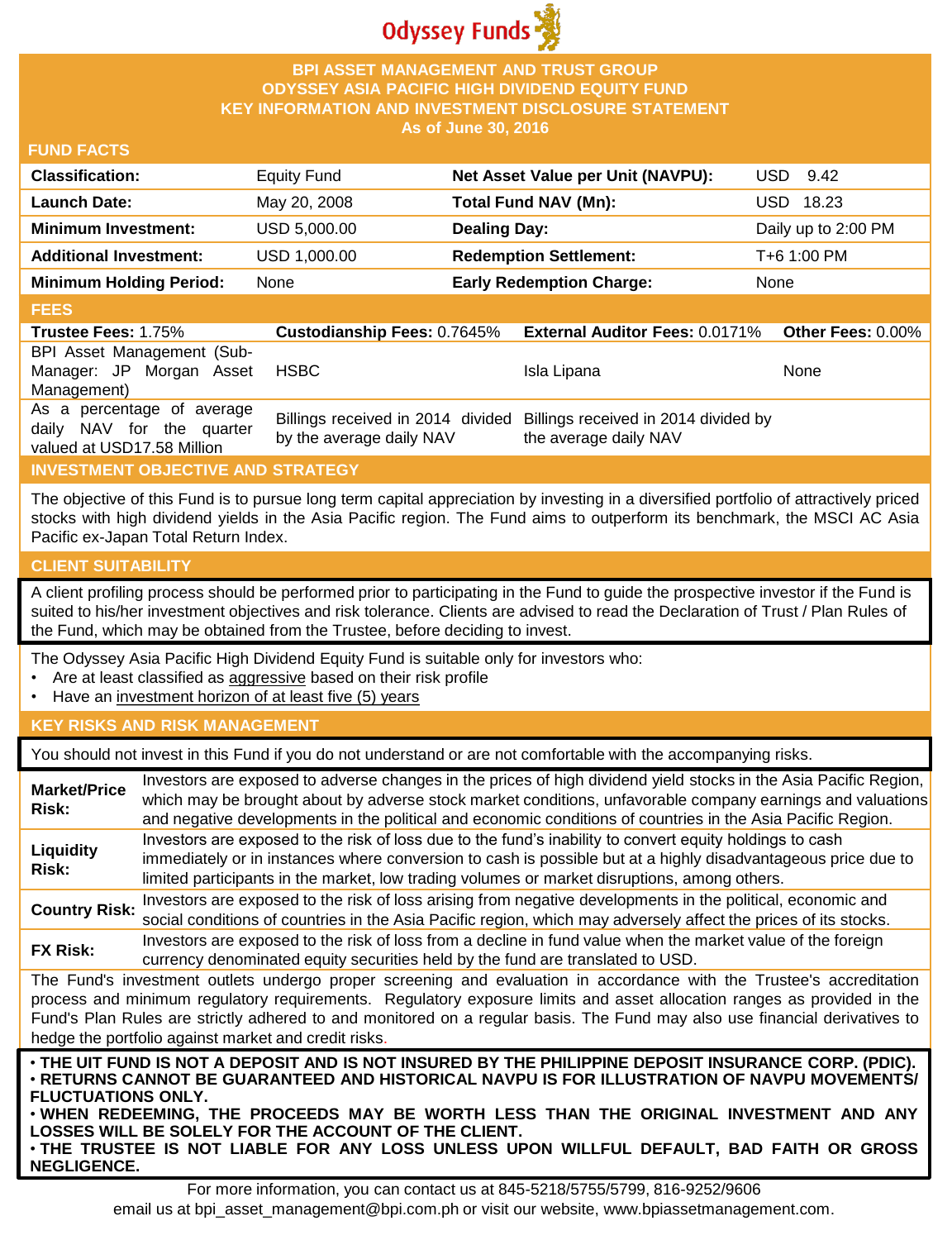## **FUND PERFORMANCE AND STATISTICS AS OF JUNE 30, 2016**

(Purely for reference purposes and is not a guarantee of future results)



| <b>CUMULATIVE PERFORMANCE (%) 1</b>    |            |         |         |             |         |                   |
|----------------------------------------|------------|---------|---------|-------------|---------|-------------------|
|                                        | 1 mo       | 3 mos   | 6 mos   | <b>1 YR</b> | 3 YRS   | S.I. <sup>5</sup> |
| Fund                                   | $-0.84$    | $-2.79$ | 1.62    | $-9.42$     | $-0.42$ | $-5.80$           |
| <b>Benchmark</b>                       | 2.12       | 0.46    | 2.29    | $-10.26$    | 4.70    | 5.80              |
| <b>ANNUALIZED PERFORMANCE (%) 1</b>    |            |         |         |             |         |                   |
|                                        | 1 YR       | 2 YRS   | 3 YRS   | 4 YRS       | 5 YRS   | S.I. <sup>5</sup> |
| Fund                                   | $-9.42$    | $-4.69$ | $-0.14$ | 1.80        | $-1.83$ | $-0.73$           |
| <b>Benchmark</b>                       | $-10.26$   | $-5.62$ | 1.54    | 3.46        | $-0.02$ | 0.70              |
| <b>CALENDAR YEAR PERFORMANCE (%) 1</b> |            |         |         |             |         |                   |
|                                        | <b>YTD</b> | 2015    | 2014    | 2013        | 2012    | 2011              |
| Fund                                   | 1.62       | $-9.91$ | 7.08    | $-5.41$     | 21.10   | $-18.24$          |
| <b>Benchmark</b>                       | 2.29       | $-9.47$ | 3.71    | 2.65        | 22.75   | $-15.59$          |

| <b>NAVPU</b> over the past 12 months     |         |
|------------------------------------------|---------|
| Highest                                  | 10.47   |
| Lowest                                   | 8.13    |
| <b>STATISTICS</b>                        |         |
| Portfolio Beta                           | 0.94    |
| Volatility, Past 1 Year (%) <sup>2</sup> | 19.00   |
| Sharpe Ratio <sup>3</sup>                | $-0.46$ |
| Information Ratio <sup>4</sup>           | 0.07    |
| Current Number of Holdings               | 68      |
|                                          |         |

#### <sup>1</sup>Returns are net of fees.

<sup>2</sup>Measures the degree to which the Fund fluctuates vis-à-vis its average return over a period of time.

<sup>3</sup>Used to characterize how well the return of a Fund compensates the investor for the level of risk taken. The higher the number, the better.

<sup>4</sup>Measures reward-to-risk efficiency of the portfolio relative to the benchmark. The higher the number, the higher the reward per unit of risk.

<sup>5</sup>Since inception.

\*Declaration of Trust is available upon request through branch of account.

|               | ТС |
|---------------|----|
| % of Fund     | Na |
| 93.31         | Cr |
| 6.69          | Κo |
| % of Equities |    |
| 53.46         | HS |
| 10.58         | Вa |
| 8.80          | LG |
| 8.20          |    |
| 4.88          | PT |
| % of Equities | Hι |
| 23.44         | Та |
| 18.85         | Mε |
| 14.99         | C۲ |
| 13.46         |    |
| 10.84         | W١ |
|               |    |

# **P TEN HOLDINGS**

| <b>Name</b>                           | % of Equities |
|---------------------------------------|---------------|
| China Mobile                          | 5.83          |
| Korea Electric Power                  | 5.82          |
| <b>HSBC Holdings</b>                  | 4.74          |
| Bangkok Bank Public Company           | 3.90          |
| LG Uplus                              | 3.38          |
| PTT                                   | 3.29          |
| Huaneng Power International           | 3.02          |
| Taiwan Semiconductor<br>Manufacturing | 2.78          |
| CK Hutchison Holdings                 | 2.56          |
| Westfield                             | 2.52          |
|                                       |               |

## **RELATED PARTY TRANSACTIONS\***

The Fund has no investments and trade transactions with Bank of the Philippine Islands, its subsidiaries and related parties.

\* Related party in accordance with BPI's internal policy.